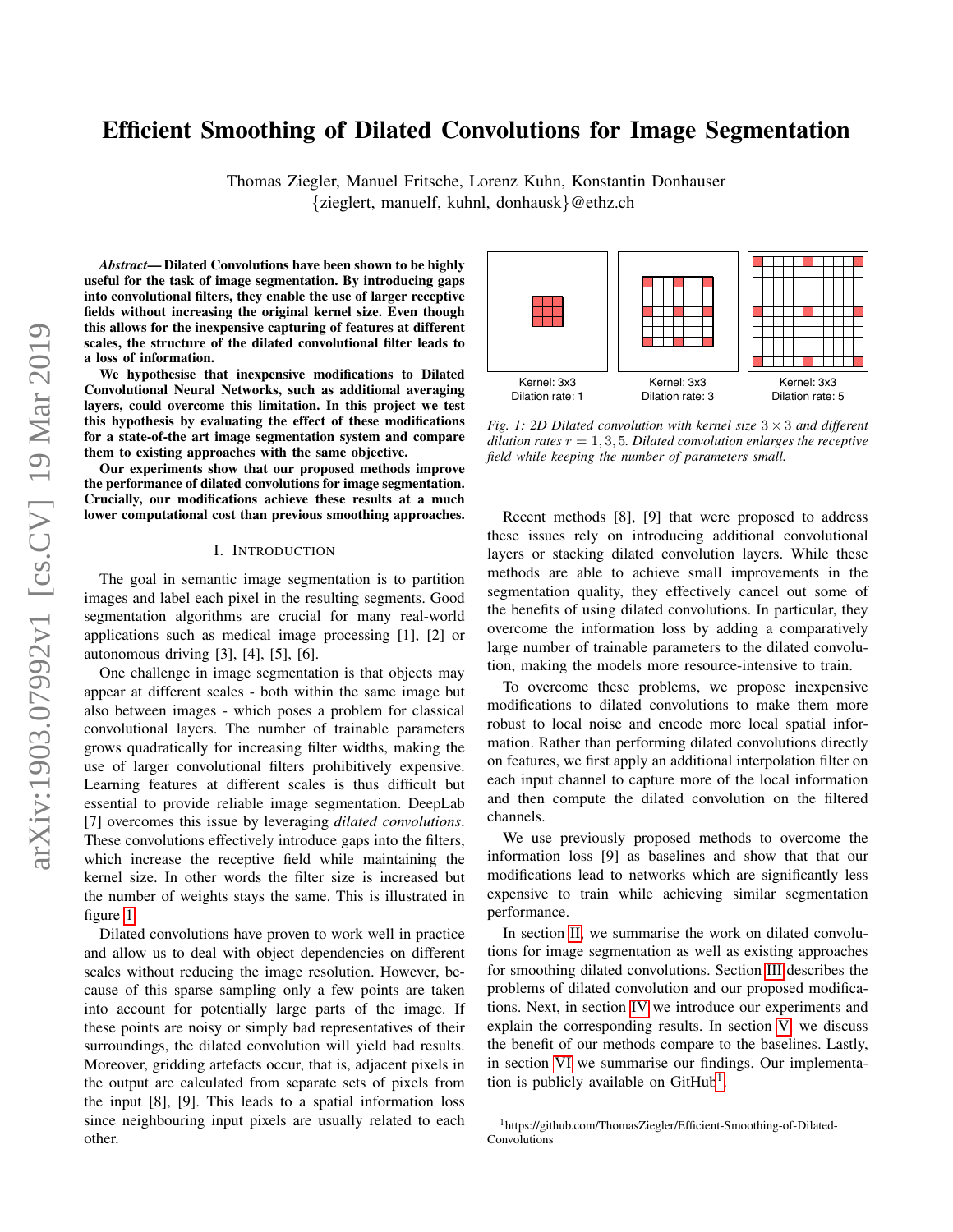#### II. RELATED WORK

<span id="page-1-0"></span>In this section, we outline previous work on semantic image segmentation and smoothing of dilated convolutions, which our contribution builds upon.

DeepLab – originally presented in [10] and then improved upon in  $[7]$ ,  $[11]$ ,  $[12]$  – combines dilated convolutions with a number of other methods to achieve state-of-theart performance on popular benchmark datasets [5], [13]. Multiple dilated convolution filters with different dilation rates are applied on the incoming filter map to cheaply and robustly segment objects at different scales.

Recent attempts to address the gridding artefacts [8], [14], visualised in figure [2,](#page-1-2) have proposed strategies for selecting the dilation rate of consecutive dilated convolution layers which reduce the information loss. In [9] additional convolutional layers are used to smooth the input of dilated convolution layers. The paper presents two methods, *Smoothing by Group Interaction Layers (G Interact)* and *Smoothing by Shared Separable Convolutions (SS Conv)*. The central idea of *G Interact* is to extend the network with additional layers after every dilated convolution layer. Each output of a the dilated convolution is then recomputed as linear combination of all outputs of the dilated convolutional layer. *SS Conv*, on the other hand, adds an additional convolutional layer before every dilated convolution in the network. The same convolution is applied on each input channel separately. This can be seen as pre-filtering each channel with an fully learnable filter. These two methods achieve the state-ofthe-art results in smoothing dilated convolutions for image segmentation. We thus use them as baselines for our own novel smoothing methods. We note that *G Interact* and *SS Conv* add a non-trivial number of additional trainable parameters to each dilated convolution layer of a model which is already highly resource-intensive to train. Seeing this, we propose new smoothing methods which are not only conceptually simpler than the baseline methods, but are also less expensive to train and equally effective.

### III. MODELS AND METHODS

#### <span id="page-1-1"></span>*A. Dilated Convolutions*

Dilated convolutions have shown to be an effective way of capturing image features at different scales [11]. They introduce gaps into convolutional layers, which allows for an increased receptive field without introducing more weights. A filter with a dilation rate r introduces  $r-1$  zeros between the weights, which results in a sparse sampling of the input signal  $x$ . For a filter  $w$  this can be written in 1D as

$$
y[i] = \sum_{k=1}^{K} x[i - r \cdot k] w[k].
$$

Note that for a dilation rate  $r = 1$  this is equivalent to a standard convolution. An example for a 2D dilated convolution with kernel size  $3 \times 3$  and different dilation rates is shown in figure [1.](#page-0-0)

One issue with this sparse sampling is that only a few points are taken into account to calculate an output that is

<span id="page-1-2"></span>

*Fig. 2: Visualisation of the gridding artefacts. Neighbouring pixels are not depending on the same input pixels if multiple dilated convolution layers are used. Here two layers of dilated convolutions with kernel size*  $3 \times 3$  *and dilation rate*  $r = 2$  *are used. The coloured pixels in one layer* n *are only dependant on the pixels of previous layers* (n−1 *and* n−2) *with the same colour. The dilated convolution between layer* n *and* n−1 *is shown explicit for the red pixel.*

<span id="page-1-3"></span>

*Fig. 3: Left: An example of a dilated convolution with kernel size* 3× 3 *and dilation rate* 5*. Right: The smoothed version with a constant filter* v *of size* r*. The added filter allows the dilated convolution to capture more local information at each of its weights.*

supposed to be dependent on a potentially large region of the image. These points can be bad representatives of their surroundings, if for example the image is noisy.

Another undesired result of dilated convolutions are socalled gridding artefacts [8], [9]. Since the input is sampled sparsely with dilation rate  $r$ , for each output pixel the neighbouring  $r$  pixels in every direction are computed without any shared input pixels. This results in a loss of spatial information, because these pixels can be completely independent of each other, even though they are spatially close together. This is visualised in figure [2.](#page-1-2)

## *B. Smoothed Dilated Convolution*

We propose the following method to overcome this problem: To encode more local information we combine neighbouring pixels in the input of the dilated convolutions. This can be achieved by using an additional interpolation filter  $v$  with size  $r$  before applying the dilated convolution. For each pixel this filter combines the information of surrounding pixels. Mathematically, this can be expressed in 1D as

$$
y[i] = \sum_{k=1}^{K} \left( \sum_{n=-\lfloor r/2 \rfloor}^{\lfloor r/2 \rfloor} x[i-r \cdot k - n] v[n] \right) w[k].
$$

Here it is assumed that  $r$  is odd. In figure [3](#page-1-3) the two different convolution schemes are visualised for a constant filter  $v$  of size r.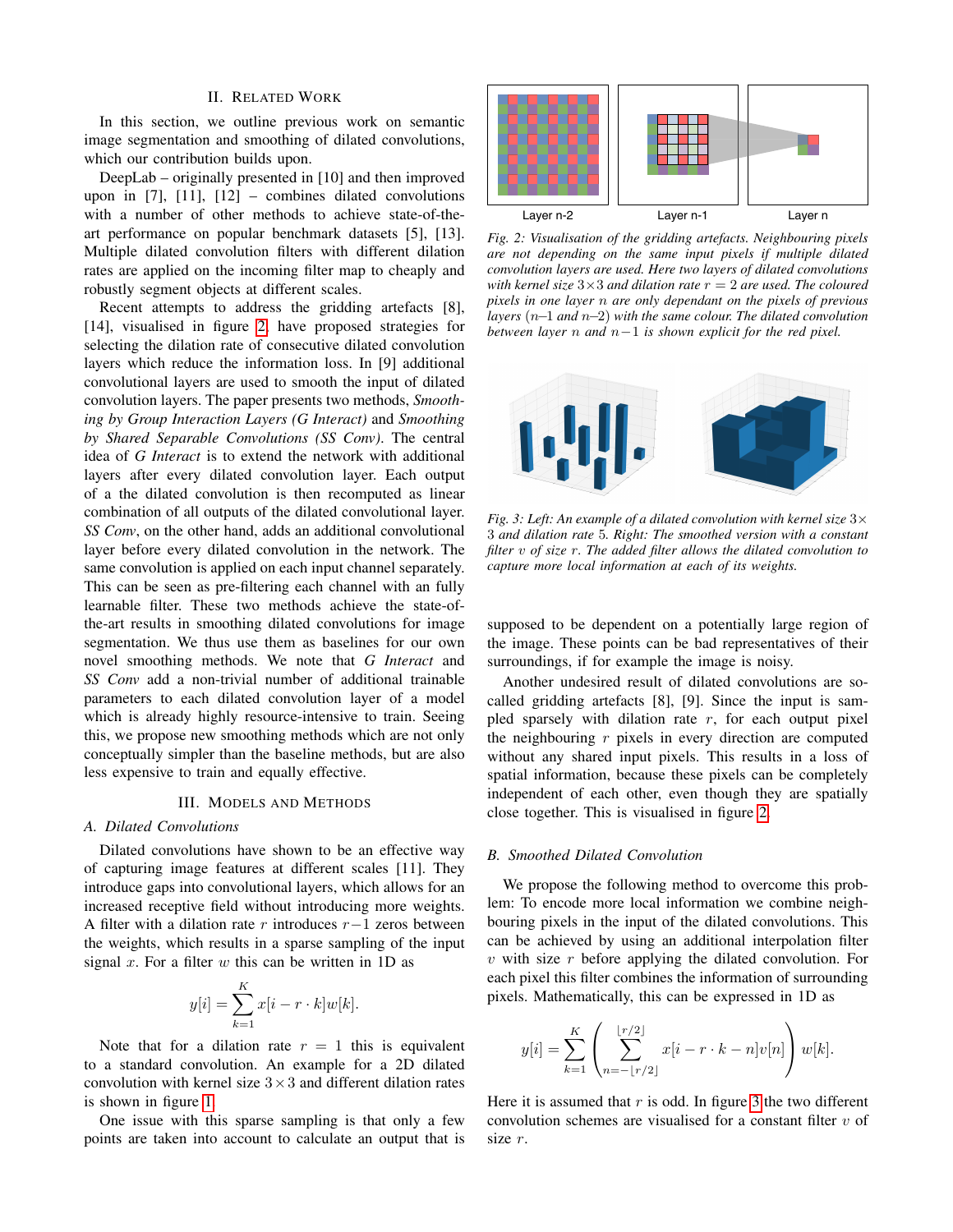#### <span id="page-2-1"></span>*C. Interpolation Methods*

*1) Average:* A common down-sampling approach is to calculate the bilinear interpolation of pixels. Inspired by this, our first choice for the input filter is to calculate the average of the surrounding points. The resulting combination of input filter and dilated convolution is visualised in figure [3](#page-1-3) (right) and can be written as

$$
v[x, y] = \begin{cases} \frac{1}{r^2} & \text{if } |x|, |y| < \lfloor r/2 \rfloor \\ 0 & \text{, otherwise.} \end{cases}
$$

*2) Gaussian:* Applying the averaging filter to an input assigns the same weight to a given pixel's neighbours and zero weight to pixels further away. While this works, it does not adequately capture the intuition that a pixel's immediate neighbours should influence the dilated convolution's output more strongly than more remote pixels. We thus introduce a second filter which puts more weight on pixels close to the center of the filter and less weight on ones that are close to the edge of the filter. A common function that satisfies these requirements is the Gaussian with variance  $\sigma^2$ :

$$
v[x,y] = \begin{cases} \frac{1}{2\pi\sigma^2} \exp\left(-\frac{1}{2\sigma^2}(x^2+y^2)\right) & \text{, if } |x|, |y| < \lfloor r/2 \rfloor \\ 0 & \text{, otherwise.} \end{cases}
$$

Here,  $\sigma$  is a fixed parameter that can be selected empirically.

*3) Trainable:* Finally, the parameters for the input filter v can also be learned, which corresponds to baseline *SS Conv* method [9] described above. While this allows the network to optimise its input filter, it also introduces a large number of trainable weights.

Our proposed interpolation filters can be implemented as a depthwise separable convolution [15].

#### <span id="page-2-2"></span>*D. Aggregated Filters*

We investigate the performances of the methods described in section [III-C.](#page-2-1) The most obvious way to do this is to run each of them and then compare the results. However, one can also include a convex combination of the different filters in the network, and then let the network optimise on what filters it uses. This also gives some insights on which method works best. To do that we use all the filters described in section [III-](#page-2-1)[C](#page-2-1) in parallel, which we denote as  $v_{\text{Ave}}$ ,  $v_{\text{Gauss}}$  and  $v_{\text{L earned}}$  in the following. Additionally, we also add a filter with the same input and output, meaning no filtering is performed, which we denote as  $\delta$ . We combine them with a simple convex combination:

$$
v = \alpha_{\text{Ave}} v_{\text{Ave}} + \alpha_{\text{Gauss}} v_{\text{Gauss}} + \alpha_{\text{L earned}} v_{\text{L earned}} + \alpha_{\text{None}} \delta,
$$
  
where  $\alpha_{\text{Ave}} + \alpha_{\text{Gauss}} + \alpha_{\text{L earned}} + \alpha_{\text{None}} = 1, \quad \alpha_i \ge 0.$ 

The  $\alpha_i$  coefficients are learned during training. This combined filter is then used as the input to the dilated convolution. The idea is that – after training the whole network – we get some additional insights on which filter was "choosen" by the optimiser, by comparing the different coefficients  $\alpha_i$ .

### <span id="page-2-0"></span>*A. Datasets*

We evaluate our methods on the PASCAL VOC 2012 [13] and Cityscapes [5] datasets. Both of them contain different object classes and provide images with pixel-wise annotations as labels. The performance on these datasets is measured in terms of pixel Intersetion-over-Union (IoU) on the different classes and the mean IoU (mIoU) over all classes.

*PASCAL VOC 2012:* This dataset contains 20 object classes and one background class. The original dataset is divided into *train*, *val* and *test* sets with 1 464, 1 449, and 1 456 images, respectively. We use the augmented version [16] which provides extra annotations, increasing the size of the *train* set to a total of 10 582 images. The models are trained on randomly cropped patches of size  $321 \times 321$  from the augmented *train* set. The validation is performed using the *val* set.

*Cityscapes:* This dataset shows street scenes from various cities in Germany and Switzerland with annotations from 30 different object classes. As is typically done, we ignore void categories and rare cases and only use 19 classes ignoring the rest of them. The dataset is divided into *train*, *val* and *test*, with 2975, 500 and 1525 images, respectively. The models are trained on randomly cropped patches of size  $721 \times 721$ from the *train* set and evaluated on the *val* set.

## <span id="page-2-3"></span>*B. Individual Filters on PASCAL VOC 2012*

As baselines we compare our methods to DeepLabv2 [11] and the two smoothing approaches presented in [9] that were built on DeepLabv2. In all cases we do not use any postprocessing steps such as conditional-random-fields [11]. Another method for improving dilated convolutions is presented in [8]. However, they use a different version of DeepLab, which is why the results are not comparable and we do not include them here. Our implementation builds upon the Tensorflow reimplementation of DeepLabv2 provided by [9], which also includes their two proposed smoothing approaches. For all runs we use the hyper-parameters from [9], except for the initial learning rate. A detailed description of the model parameters can be found in their work. The initial learning rate is chosen as 0.002. The batch size is set to 10 during training. All methods are trained for 20 000 steps. The  $\sigma$  parameter in the *Gaussian* filter is set to 1.0, which we found by line search. All runs were performed on a single GTX 1080Ti GPU. We restricted our experiments to the version of DeepLabv2 which is pre-trained on the MS-COCO dataset [17].

As can be seen in table [I,](#page-3-0) our methods *Average* and *Gaussian* improve the IoU for most classes as well as the mean IoU (mIoU) compared to baseline DeepLabv2. They achieve comparable segmentation results as the baseline methods *SS Conv* and *G Interact* for the different classes and the mean over all classes. Crucially, our methods are able to achieve this performance while being significantly more efficient to train than the baseline smoothing methods.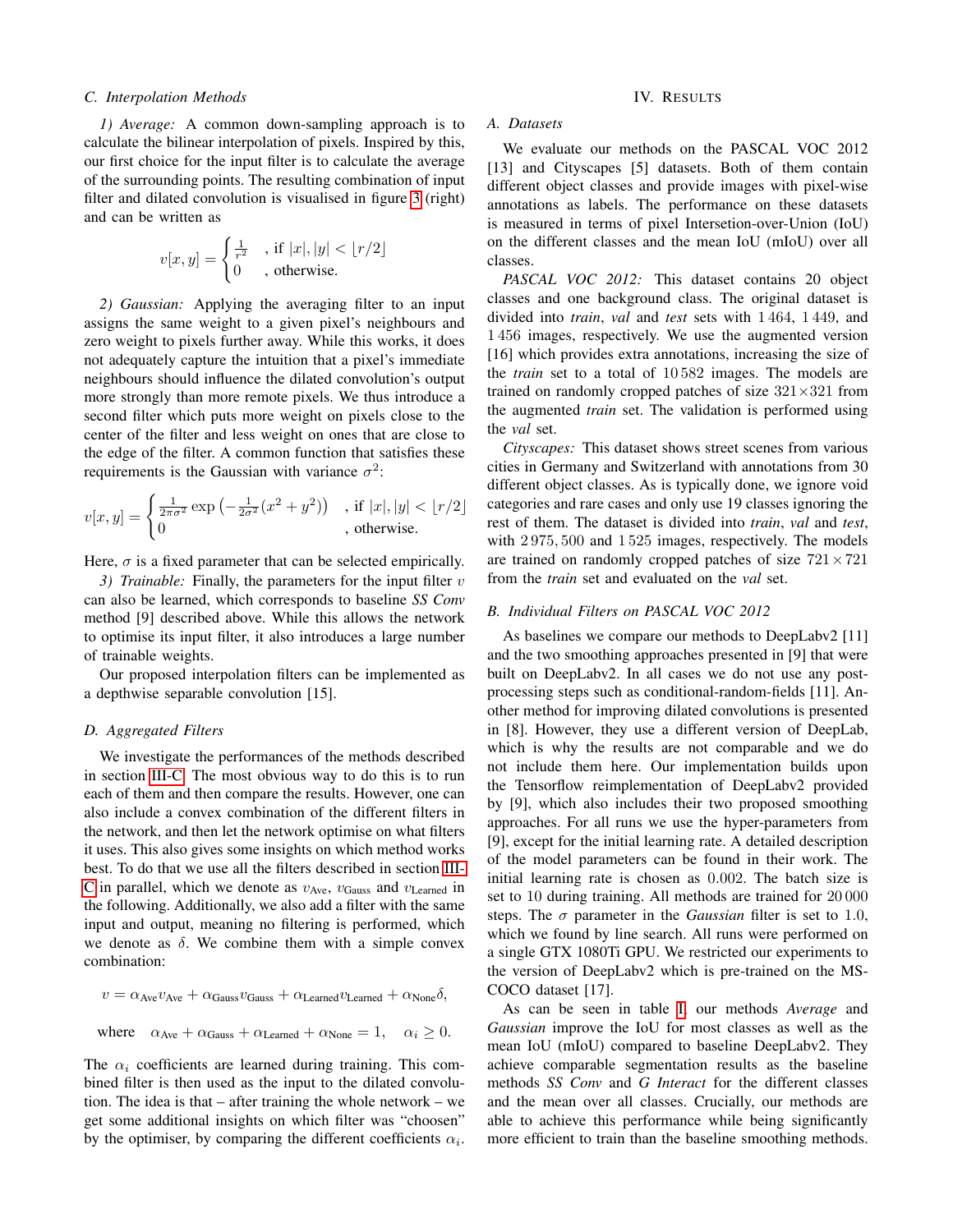<span id="page-3-0"></span>

| <b>System</b>     | mIoU |      |                |       | <sup>0</sup> |                                                                                                     | - 9            | 10 | -11       | 12        | 13 | -14  | 15                  | -16 | 17 | 18 | 19 | 20                                                                    |  |
|-------------------|------|------|----------------|-------|--------------|-----------------------------------------------------------------------------------------------------|----------------|----|-----------|-----------|----|------|---------------------|-----|----|----|----|-----------------------------------------------------------------------|--|
| DeepLaby2         | 72.0 | 93.0 | 83.3 39.0 82.7 | -63.7 |              | 72.1 91.2 81.9 86.5 35.6 <b>76.5</b> 54.8 80.7 77.9 78.0 83.4 56.3 81.0 40.2 81.5 73.1              |                |    |           |           |    |      |                     |     |    |    |    |                                                                       |  |
| SS Conv           | 72.5 | 93.2 |                |       |              | 84.5 38.8 83.6 67.2 70.8 92.5 84.9 88.5 34.0 74.7 52.4                                              |                |    |           |           |    |      |                     |     |    |    |    | 80.6 81.5 80.3 84.1 54.9 79.8 43.3 81.8 72.4                          |  |
| <b>G</b> Interact | 73.0 | 93.2 |                |       |              | 84.9 38.6 84.8 65.7 74.2 92.5 84.5 88.7 37.1 75.3 57.4 82.7 78.6 80.1 83.6 56.6 79.4 41.8 80.1 73.7 |                |    |           |           |    |      |                     |     |    |    |    |                                                                       |  |
| Average           | 72.7 | 93.1 |                |       |              | 84.6 39.4 84.5 64.8 74.3 91.8                                                                       |                |    |           |           |    |      |                     |     |    |    |    | 84.1 88.3 35.2 75.3 55.1 81.6 80.6 79.5 83.2 55.8 81.9 41.5 80.5 72.5 |  |
| Gaussian          | 72.9 | 93.1 | 84.4 39.2 82.3 | -65.7 |              | 76.0 92.1                                                                                           | 84.6 88.3 35.7 |    | ., 75.8 7 | 55.0 81.1 |    | 81.9 | 80.8 83.2 54.9 79.7 |     |    |    |    | 43.9 81.6 72.4                                                        |  |

*TABLE I: IoU scores of the different classes and the mean IoU (mIoU) over all classes in % of our novel methods as well as the baseline methods on the PASCAL VOC 2012 dataset. Best score per class is marked bold. Class 1 is background and class 2-19 represent: aeroplane, bicycle, bird, boat, bottle, bus, car, cat, chair, cow, diningtable, got, horse, motorbike, person, potteplant, sheep, sofa, train tvmonitor".*

<span id="page-3-2"></span>

*Fig. 4: Segmentation examples of the different methods on the PASCAL VOC 2012 dataset.*

<span id="page-3-1"></span>

|                                    | DeepLabv2 SS Conv |               | G Interact Average Gaussian |           |          |
|------------------------------------|-------------------|---------------|-----------------------------|-----------|----------|
| $20k$ Updates $\parallel$ 9h 10min |                   | $11h$ $27min$ | 10h 26min                   | 9h 34 min | 9h 41min |
| Add. runtime $\vert 0\% \vert$     |                   | 24.9%         | 13.8%                       | $4.3\%$   | 5.6%     |

*TABLE II: Training time for* 20 000 *update steps on the PASCAL VOC 2012 dataset for our novel methods as well as the baseline methods. The additional time compared to the pure DeepLabv2 system is also provided.*

In table [II](#page-3-1) we list the time it takes to perform 20 000 update steps for all evaluated models. While *G Interact* and *SS Conv* increase the training time of the system by 13.8% and 24.9%, respectively, our methods only increase the time by 4.3% and 5.6% respectively. This means that our proposed methods achieve a similar gain in segmentation quality as previous smoothing method while being roughly three times more time-efficient on this dataset. In figure [4](#page-3-2) some example segmentation results are shown. In these examples *SS Conv* and *Gaussian* yield similar segmentations, which are closest to the ground truth compared to the other methods. As expected, the pure DeepLabv2 architecture produces poorer results than the other methods. *Com* increase the training time of the system by 13.8% and<br>
24.9%, respectively, con rechods only increase the time by<br>
4.43% and 5.6% respectively. This means that our proposed<br> *Fig. 5: Coefficient ratio of the convex c* 

# *C. Filter Aggregation on PASCAL VOC 2012*

As described in section [III-D,](#page-2-2) another method to evaluate the performance of the different smoothing filters is to use a convex combination of the filters and let the system learn the coefficients. We analyse this on the PASCAL VOC 2012 dataset. The used smoothing filters are *Average*, *Gaussian*, *SS*

<span id="page-3-3"></span>

*Fig. 5: Coefficient ratio of the convex combination of the proposed interpolation filters over* 20 000 *training steps on the PASCAL VOC 2012 dataset.*

methods. The third is one of the proposed methods from [9] and the last one can be seen base version of Deeplabv2.

Combining all filters requires noticeably more GPU memory than a single filter. Hence, we run this experiment with a reduced batch size of 9, all other hyperparameter values are the same as described in section [IV-B.](#page-2-3)

Figure [5](#page-3-3) shows the coefficients of the convex combination over 20 000 learning steps. The coefficient for non filtering decreases from the beginning, showing that any smoothing method brings advantage. Furthermore one can see that *SS Conv*'s weight decreases at the beginning since the filter is randomly initialised. As the learning progresses, however, its weight increases steadily. This might indicate that allowing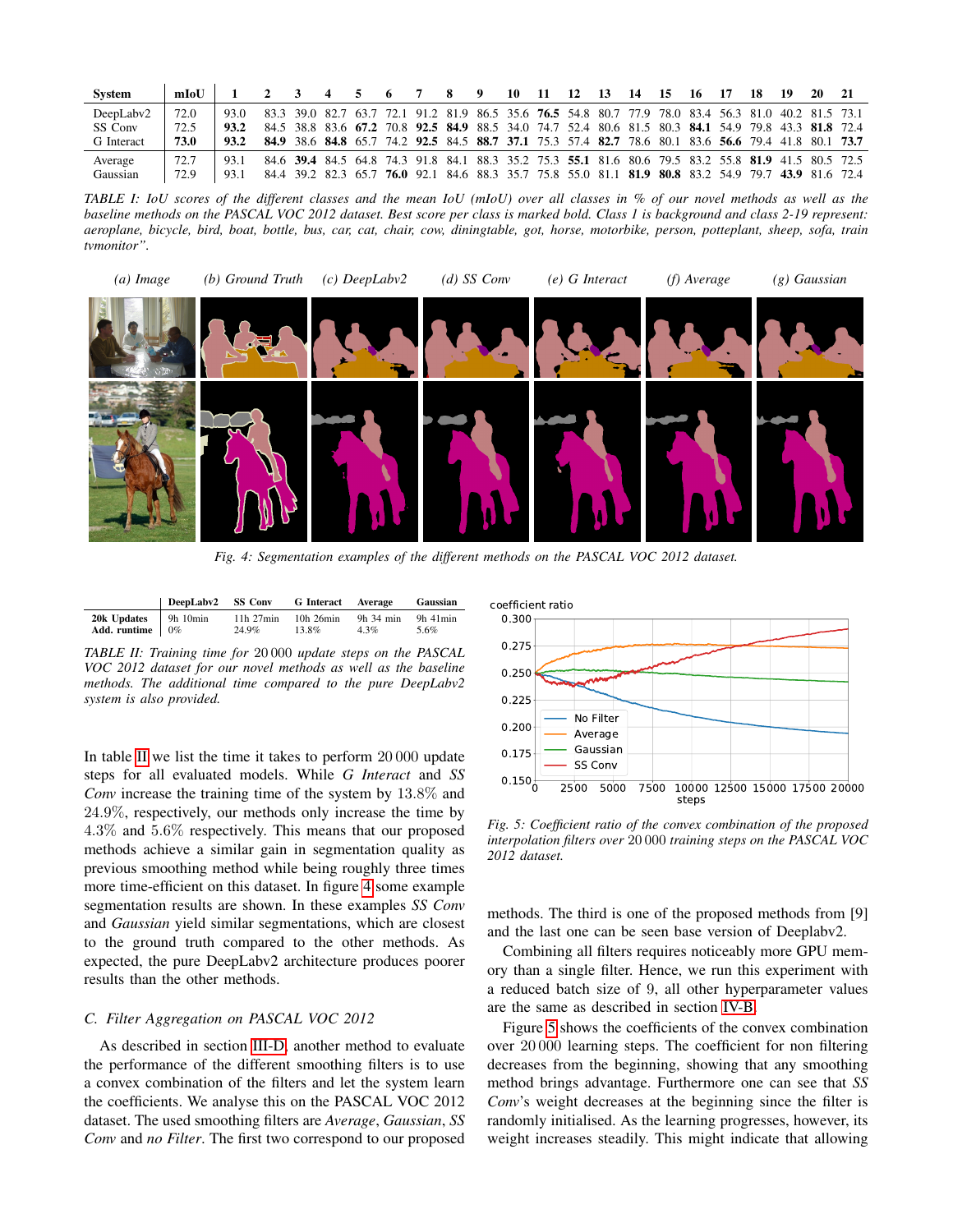<span id="page-4-2"></span>

| <b>System</b> | mIoU  |      |      |           |      |      |           |                                 |      | u    | 10                                                     | п              |      |      |      |           |      |                               |           |      |
|---------------|-------|------|------|-----------|------|------|-----------|---------------------------------|------|------|--------------------------------------------------------|----------------|------|------|------|-----------|------|-------------------------------|-----------|------|
| DeepLaby2     | 68.07 | 96.6 | 74.5 | 89.4 37.1 |      | 45.6 |           |                                 |      |      | 49.9 53.6 65.5 89.8 53.7 92.6 74.9 51.8 92.3 63.9 75.8 |                |      |      |      |           |      | 60.5 55.8 70.6                |           |      |
| SS Conv       | 68.19 | 96.6 | 74.5 | 89.4      | 38.6 | 45.8 | 49.5 54.1 |                                 | 65.7 | 89.8 |                                                        | 52.5 92.6 75.0 |      | 50.2 | 92.2 | 64.2 75.5 |      | 63.7                          | 55.4 70.2 |      |
| Average       | 68.36 | 96.6 | 74.5 | 89.3      | 36.2 |      |           | 44.3 <b>50.1 54.5 66.1</b> 89.7 |      |      | 52.9 92.8 74.9                                         |                |      | 50.9 |      |           |      | 92.2 64.4 75.8 64.0 56.8 70.6 |           |      |
| Gaussian      | 68.12 | 96.5 | 74.0 | 89.3      | 38.0 | 45.3 | 50.0      | 53.5                            | 65.3 | 89.8 |                                                        | 53.6 92.6      | 75.0 | 51.2 | 92.3 | 64.4      | 74.3 | 61.0                          |           | 70.4 |

*TABLE III: IoU scores of the different classes and the mean IoU (mIoU) over all classes in % of our novel methods as well as the baseline methods on the Cityscapes dataset. Best score per class is marked bold. The class 1-19 represent: road, sidewalk, building, wall, fence, pole, traffic light, traffic sign, vegetation, terrain, sky, person, rider, car, truck, bus, train, motorcycle, bicycle.*

<span id="page-4-3"></span>

|                                               | DeepLabv2           | <b>SS Conv</b>      | Average                  | Gaussian                |
|-----------------------------------------------|---------------------|---------------------|--------------------------|-------------------------|
| <b>Training Steps</b><br><b>Training Time</b> | 68 000<br>59h 53min | 64 000<br>73h 05min | 70 000<br>$62h$ 29 $min$ | 68000<br>$61h$ 37 $min$ |
| Add. runtime                                  | $0\%$               | 22.04%              | $4.34\%$                 | 2.89%                   |

*TABLE IV: The number of steps and corresponding training time until maximum evaluation result is achieved on the Cityscapes dataset. The additional time compared to the naive DeepLabv2 system is also provided.*

individually learnable filter weights may produce the best segmentation results given enough resources. On the other hand, this experiment does not exactly correspond to the individual performance of the filters since it is per-definition a combination of them and none of the coefficients goes to 0. The *Average* filter seems to outperform the *Gaussian* filter according to their weights in the convex combination which is not the result we observe when comparing the filters individually as in section [IV-B.](#page-2-3)

# *D. Individual Filters on Cityscapes*

On the Cityscapes dataset we used the same baselines as in section [IV-B](#page-2-3) with some changes in the parameters due to the increased image sizes. We change the batch size to 3 and the initial learning rate to 0.0001. The maximum number of training steps is also increased to 80 000 to ensure convergence. These hyperparameters are used for all methods in this experiment.

The results on *G Interact* are omitted due to GPU memory limitations. To successfully run *G Interact* the batch size would have to be reduced to 2, yielding results not comparable to the other runs.

As shown in table [III,](#page-4-2) our method *Gaussian* achieves a marginal improvement in the overall segmentation quality (mIoU) compared to the baseline DeepLabv2, whereas *Average* achieves a larger improvement and also outperforms the baseline method *SS Conv*.

In table [IV,](#page-4-3) we compare the number of training steps and the time it takes to achieve the best evaluation result for the different methods. Our *Gaussian* filter needs the same number of training steps as the pure Deeplabv2 (68 000) and our *Average* an additional 2 000 steps. They have a slight increase in training time of  $+2.89\%$  and  $+4.34\%$ , respectively. *SS Conv* achieves its results in less training steps (64 000). However, its training time is still significantly longer than all other methods  $(+22.04\%)$  due to the additional trainable weights.

#### V. DISCUSSION

<span id="page-4-0"></span>This work started off from the hypothesis that the issues linked to dilated convolutions for image segmentation could be addressed using conceptually simpler methods than those proposed in the existing literature. This project makes two important contributions in this regard. Firstly, our results suggest that relatively simple smoothing methods can indeed achieve similar improvements of segmentation quality as the complex approaches discussed in section [II.](#page-1-0) We achieved a performance improvement on both the PASCAL VOC 2012 and Cityscapes datasets, indicating that our filters are not dataset specific. Secondly, our work shifts the focus from considering only segmentation scores to including the cost at which these improvements are achieved. We do this by making the training time of the evaluated systems a criterion of their quality and point out the potentially large computational penalty for relatively small improvements of segmentation performance.

At the same time, there are a number of limitations in our work. Having limited computational resources, we were not able to repeatedly run the experiments using different random seeds and perform an extensive parameter optimisation as would be best practice. For the same reasons, we were not able to do a parameter optimisation for each individual model. Nonetheless, we show that even using non-optimised hyperparameters, our models perform comparably well. We also were not able to compare our results for the baseline methods to published results since we had to use slightly modified configurations parameters to avoid numerical instabilities with our novel filters. However, we don't expect this to affect the validity of our results.

## VI. SUMMARY

<span id="page-4-1"></span>In this paper we introduced an extension to dilated convolutions which allows them to encode more spatial information. To achieve that we apply simple additional filters to the input signal of these convolutions. These filters are easy to implement and introduce no additional parameters to train. Despite their simplicity, these modifications achieve similar performance gains as the current state-of-the-art smoothing methods, while requiring significantly less time to train. Thus, our results suggest that our methods are a good alternative to existing methods to overcome the issues of dilated convolutions.